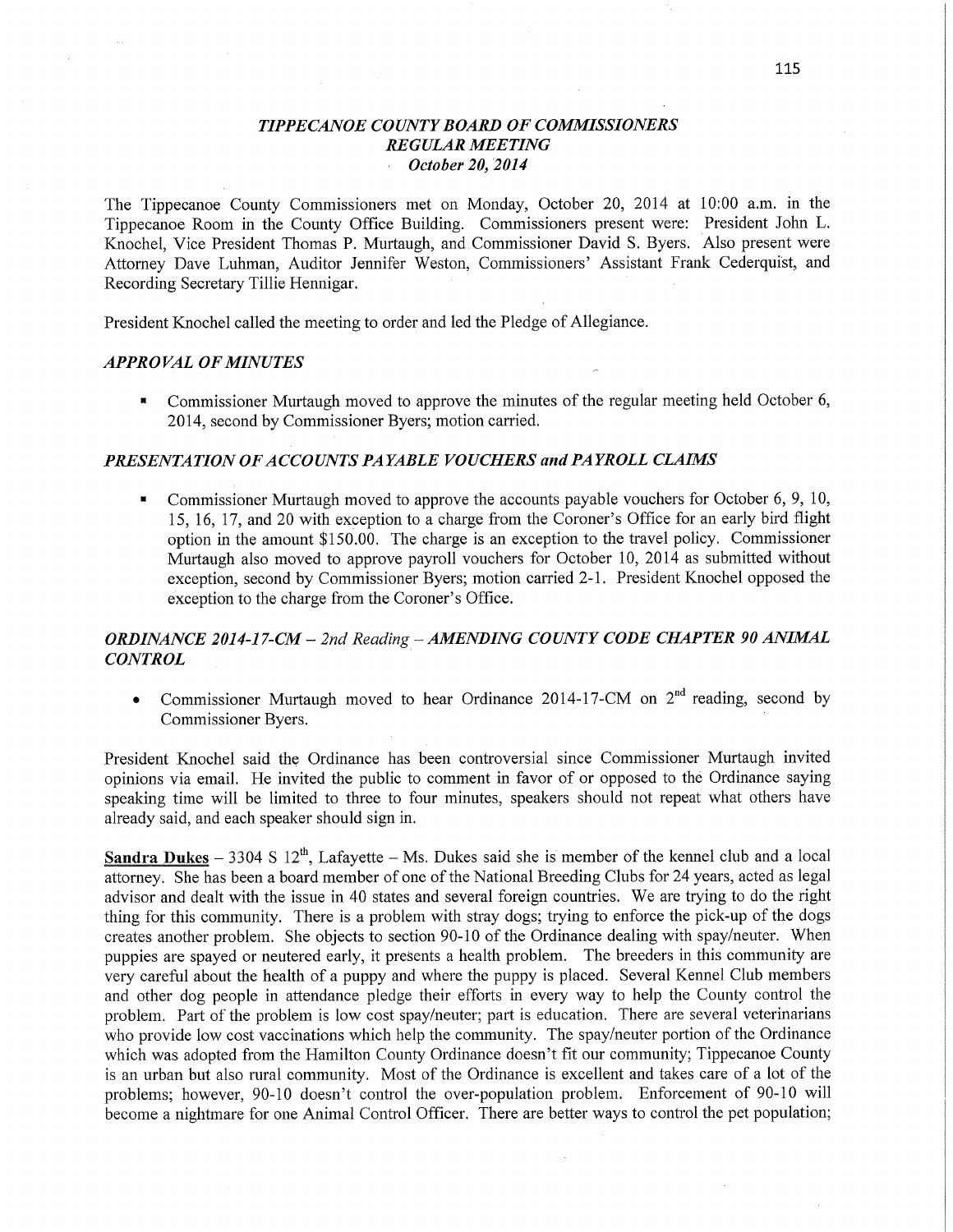we are behind all the efforts of the Commissioners. The Ordinance is excellent with the exception of 90- 10; an amendment is requested.

President Knochel asked Ms. Dukes for suggestions on spay/neuter. Ms. Dukes said spay/neuter doesn't accomplish the necessary results. Most people don't want to deal with a'femalé who comes in season so spaying is fairly easy. The Food Banks will provide a \$10 certificate for spay/neuter and also pet **food.**  Some of the veterinarians provide shot clinics. One of the big problems is unneutered males from an irresponsible owner with a loose dog.

Laura **Hooser** *—* 8128 Woolsley Ct, West Lafayette **—** Ms. Hooser stated she lives in District 1 and is <sup>a</sup> member of the Greater Lafayette Kennel Club. She attended an AKC conference earlier this year where all the issues were discussed. Mandatory spay and neuter ordinances are not going to solve the problems of over population and stray dogs; they only have a large impact on law-abiding dog and cat owners. The people to target need education supporting low cost spay and neuter programs. Checking other counties that have had a spay/neuter program in effect for a number of years, there is an increase in expenses for the County as they attempt to support the ordinance. Citizens have many ways of falling off the radar they can go out of state for vaccines; they can avoid registration and vaccination all'together. There are successful programs available currently to trap, spay/neuter, and then release ferrell cats. Last year in Tippecanoe County there were 14 AKC events attended by 2,300 people. The National estimate states that each person can spend \$500 per event on lodging and restaurants while visiting the event. In order to show dogs for confirmation, dogs must be intact; they cannot be spayed or neutered. There are health problems that indicate spaying or neutering at six to nine months is too young. There are other ways to address the problem without increased cost to the County. Pursuing the breeder permits could create problems with infringements of amendment 14 of property ownership. There are years when breeders wouldn't utilize the option of having a litter and other years when they may want to have two litters. Ms. Hooser requests the adoption of the Ordinance without section 90-10. She said she appreciates the time that has been spent on revising the 1993 Ordinance, specifically the updates supporting prosecution of abusers and animal hoarders. Many members of the community, including attorneys, veterinarians, and other knowledgeable breeders would be happy to help form a committee and provide ideas to suppor<sup>t</sup> animal control.

Jim **Peterson** —— 1817 Arcadia, Lafayette **—** Mr. Peterson stated he is the President of Greater Lafayette Kennel Club and speaks on behalf of himself and the Kennel Club. He understands and appreciates the charges and responsibilities of the Commissioners on behalf of the County. They agree that stray dogs and cats are <sup>a</sup>problem and we need to work together to address the problem. They disagree that Section 10 solves the problem or is a step in the right direction. Personally, he has owned a dog that was not neutered at nine months for health reasons at the recommendation of his Vet and also **a** Purdue Vet. The breeding potential of a dog is not known until the dog reaches the age of two to four years. A breeder in New York is unsure of selling a puppy to him due to the potential Ordinance. The responsible dog owners are the people who will comply; the people that are the problem are not going to follow the rules, 1) they don't know the rules and 2) they are not going to comply. The breeder's permit asks for a lot of private information that ends up in the public database. How will the breeder permits be enforced and what does it accomplish? The article in the paper said the permit will be at no cost; there is a cost to everything. When the Sheriff returns with his proposed budget next year and requests additional money for additional staff due to the breeder permits, either taxes go up or the breeder permit becomes a charge item. One out of every two families has a dog. In Tippecanoe County with an approximate population of 100,000, the Ordinance will affect 50,000. How do we trace the stray dog back to the irresponsible breeder? Are the veterinarians going to be turned into deputies in order to report a dog that was intact? Passing the Ordinance today might feel good because it accomplished something; however, we didn't, we potentially caused harm down the road. Mr. Peterson asked the Commissioners to please not pass Section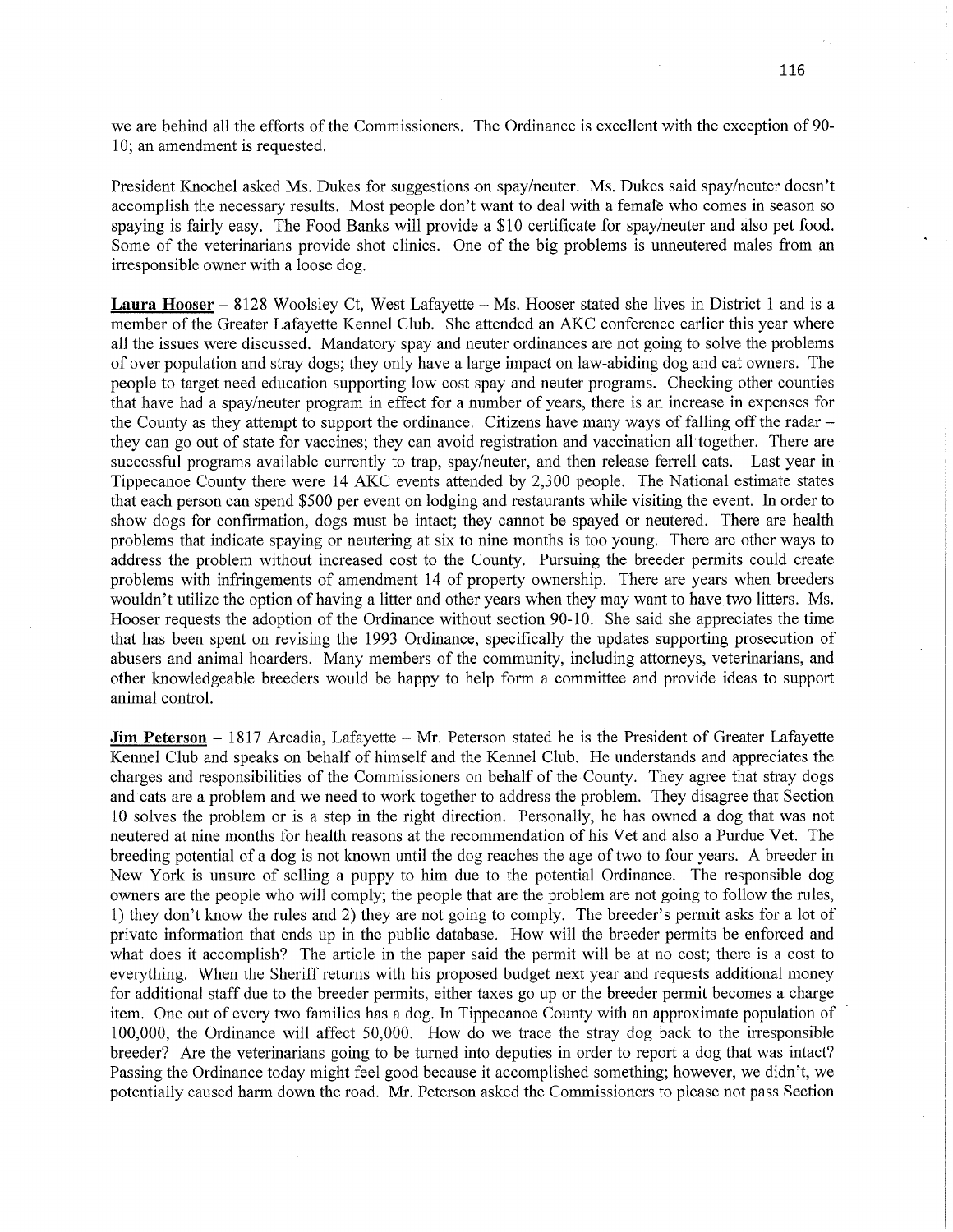10 and to also reach out to the Purdue Vet School, the Kennel Club, and the area Veterinarians to address the problem.

**Bruce Jansen <sup>m</sup>**no address given *—* Mr. Jansen said he sees that the Commissioners are trying to legislate responsibility; you cannot legislate someone to be responsible. It is the government trying to tell you What you can do with your dog which he didn't think Would ever happen in a conservative community. There is a place for a breeder permit, but a person with one dog and telling them they have to spay or neuter that dog is not the govérnments business. If the dog gets bred, it's responsibility or the lack of **-** it is not the governments business until the dog is a problem to the community. The dog becomes <sup>a</sup> problem when it is barking nonstop and bothering the neighbors or it has been picked up three times. If someone is allowing their dog to have litters repeatedly, they should have a breeder permit.

President Knochel said several people have spoken in opposition to the Ordinance and invited public comment in favor of the Ordinance.

Bernie Wulle *—* Crystal Creek Boarding Kennel **—** Mr.Wulle said the issue is not something that just popped up; it has been a problem in the community for a number of years. He believes that people have the right to breed their animals; the Ordinance does not stop **that.** Like most privileges, there are also responsibilities that go with those privileges. You can't legislate responsibility but you can legislate consequences. For years, he and his Wife have been members of AKC and are past members of the Lafayette Kennel Club. They are firm believers in developing safe, healthy animals. Over the years, they have received animals that owners can no longer take care of *—* they would arrive home to find cats in gunny sacks and animals tied to the door knob. They have been the shelter for the community for eight years. They have introduced low cost spay and neuter and pushed the identification of dogs through chips; now chips are mandated. The legislation gives a tool for the animal control people to use. Communities who have adopted the policy our county is considering have reduced their animal population control problem by 50%. Breeder's license could be obtained online if there is a concern about them being time consuming. Whatever is adopted as <sup>a</sup>final Ordinance, this community needs to get a handle on the problem. The problem of over-population and animals running loose can be solved with a good common sense approach.

Janelle **Kaiser** *-* 5444 E 450 N, Lafayette — Ms. Kaiser said she is an avid **animal,** agriculture, and community enthusiast. She is the second Vice President of the Greater Swiss Mountain Dog Club of America and a member of the Rescue Committee. She has participated for many years in events for purebred dogs. She is a huge proponent in the community for appropriate spay/neuter programs and educating those who love dogs but don't understand the consequences of not spaying or neutering pets that should be. Ordinance 10 greatly affects her way of life and others who are law abiding citizens. She breeds greater swiss mountain dogs and they do not come into their first season by **nine** months; the Ordinance as written would harm her animals and affect many veterinarians in the community. There are years when she has more than one litter and other years when she has none. She, as most responsible breeders, places her puppies under the strictest of standards with measurements to protect the dogs she breeds, the puppies that are produced, and the community. She is not a burden on other taxpayers and is 100% responsible for what she does with her animals. We have the tools but may need to make some of the punishments harsher. With the elimination of Ordinance 10, the Commissioners could seek people in the community for advice, promote the animal control issue, and have a broadened **View** of the consequences of what the Ordinance would do to law abiding responsible owners with responsible pets.

**Dana Beck** *—* West Lafayette — Ms. Beck stated she has been a volunteer for 14 years for North Central Spay/Neuter. In those 14 years, with an all-volunteer force, we have spayed or neutered over 12,000 cats and dogs. Through volunteer funds, grants, and lots of back-breaking efforts (especially by Anita and Bernie), we have managed to get it done...but we are getting tired. She moved to the country and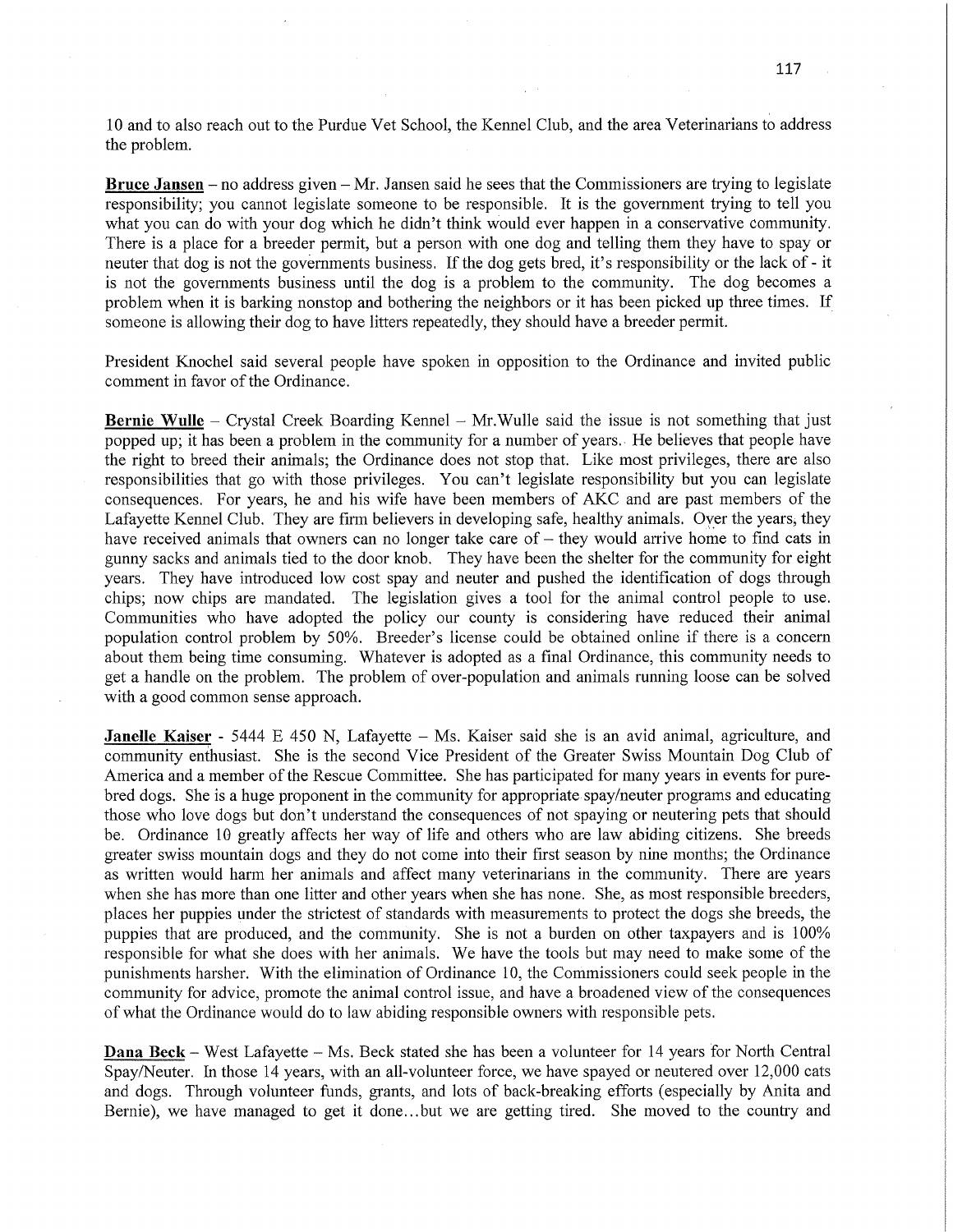suddenly there were 15 cats in her garage; with four children, she couldn't afford to spay and neuter them. She started a non-profit organization and applied for grants and made it work. Basically, we need your help because we want to continue to help those Who can't help themselves; in the long run, it helps all of us. Forming **a** committee, as suggested previously, and rewriting the Ordinance to better fit 'the community will help the situation.

President Knochel said the suggestion of forming a committee to take a hard look at Ordinance 90-10 is <sup>a</sup> good idea.

**Sheriff Tracy Brown** – Sheriff Brown said it goes without saying that we are all here for the same reason; we all want to do the right thing in regard to this issue. After Commissioner Murtaugh suggested citizens reach out and voice their opinion of the Ordinance, many emails and phone calls were received; most directed at section 90-10. After educating himself on the facts of both sides of the issue, it's clear there is an opportunity to do a better job with the specific part of the Ordinance. The rest of the Ordinance is very sound and gives us <sup>a</sup>tool to use in place of the 1993 Ordinance. We have the opportunity, with many péople at the meeting saying they are going to step up and help look for alternatives, to utilize members of the community to become more involved in the pet control issue and look at 90-10 to see if parts can be modified. The issue is not going to go away. He is concerned that animal control is controlled with one person and he does not want to add staff or drive up the costs for the next Sheriff.

Commissioner Byers asked for clarification that the breeders permit protects the breeder from spaying or neutering. Sheriff Brown said yes. President Knochel said the comments regarding the breeder permit is that it is an infringement on rights. Commissioner Byers said the best thing to do at this point is to form the committee with one person in favor of, one person opposed to, an attorney, and the **Animal** Control Officer. Commissioner Murtaugh said he concurs; the Ordinance is well-written and well-versed in the entirety; his issues were with the same section as others addressed today. He thanked everyone for their input and said the Ordinance should be tabled and a committee should be formed to look at revamping section 90-10. *'* 

• Commissioner Murtaugh moved to table the Ordinance and put together a group to review the section regarding spay/neuter and breeder permits. The committee should consist of Sandra Dukes and Sharon Dull with Sheriff Brown as the Chairperson, second by Commissioner Byers; motion carried.

# *HIGHWAY* — *Opal Kuhl*  **Change** Order #2, CR 550 **S Paving Project** *—* **Milestone Contractors**

Highway Director Kuhl presented Change Order #2 for the CR 550 **S** paving contract. The emulsion based stabilization will not be used; **a** different procedure of regular stone based stabilization will be **used.**  The Change Order is in the amount of \$26,993.90; the total contract is \$618,707.60.

**0** Commissioner Murtaugh moved to approve Change Order #2 for the CR 550 S paving project in the amount of \$26,993.90 as presented, second by Commissioner Byers; motion carried.

#### *PUBLIC DEFENDER* — Amy *Hutchison*

# **Attorney Contract** for **Failure** to Bay Child **Support** Contempt **Hearings**

Public Defender Hutchison requested approval of a contract. The Council approved funds for an individual to handle those charged with contempt in child support. The recent law states a person must be appointed even if incarceration is suspended. The contract is for Kimberly Wright to handle the child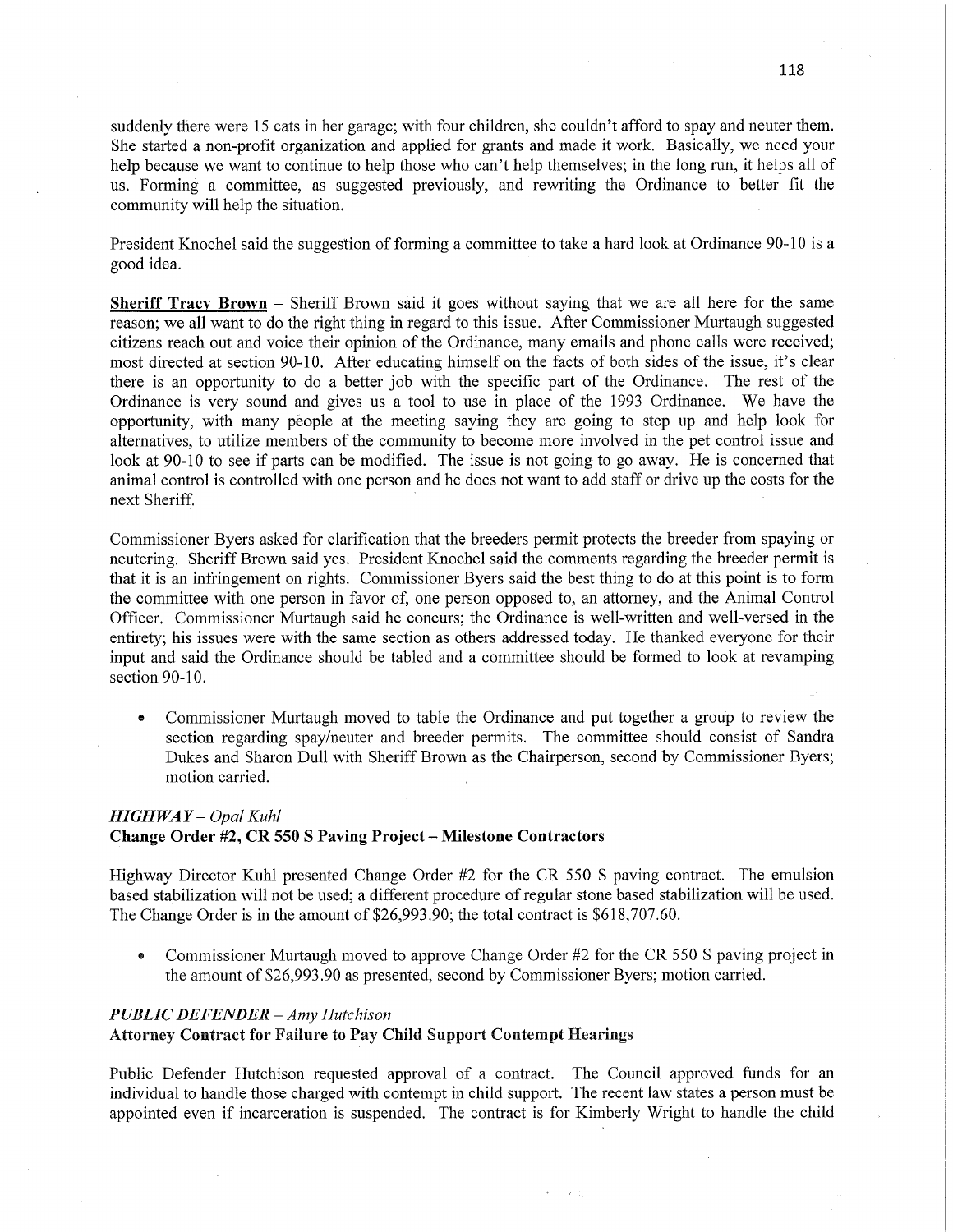support cases all day Wednesday and half of the day on Thursday, or as scheduled by the court. Attorney Luhman has reviewed the contract.

**0** Commissioner Murtaugh moved to approve the Professional Legal Services Agreement with Kimberly Wright as presented, second by Commissioner Byers; motion carried.

#### *SHERIFF — Tracy Brown*  **E911 Contract**

The E911 Contract was removed from the agenda.

## *VILLA — DeAnna Sieber*  **Agreement** for **Nutrition Management Services**

Villa Director Sieber requested approval of a contract with Armstrong Nutrition Management to provide nutrition management services. They provide dietary services and recipes to assure the food being served to the residents is nutritionally balanced. Their services are billed by the hour at \$54.00 per hour. Their services have been used but a contract could not be found by either party.

**0** Commissioner Murtaugh moved to approve the agreement with Armstrong Nutrition Management to provide nutritional management services for the Villa, second by Commissioner Byers; motion carried.

### *RESOLUTION 2014-24-CM — APPROVING AREA PLAN COMMISSION ORDER* **—** *TIPPE CANOE C 0* UN *T Y HEAR TLAND ECONOMIC* DE VEL *0PMEN T AREA*

Attorney Luhman said the Resolution is the next step in the process of creating the Hoosier Heartland TIF District, which would be adjacent to the one the City of Lafayette is simultaneously creating. The area is north and east of the intersection of State Road 25 and 165. The Tippecanoe County Redevelopment Commission has adopted a Declaratory Resolution to establish the district. The Area Plan Commission has reviewed, along with the economic development plan for the district. At the APC meeting last Wednesday, they adopted an order to the effect it complied with their plan and approval. The next step is for the Board of Commissioners is to *APPROVE* THE *ORDER* OF THE *TIPPECANOE COUNTY AREA PLAN COMMISSION.* If approved by the Commissioners, the next step in the process goes back to the Tippecanoe County Redevelopment Commission to hold **a** public hearing and gather public input on the creation of the TIF District. The final step will adopt a Confirmatory Resolution to establish the TIF District. President Knochel stated it affects his area and said the creation of the TIF captures tax monies as there is development within the area. The monies are used to create new infrastructure, similar to the SIA TIF.

**0** Commissioner Murtaugh moved to approve Resolution 2014-24-CM, second by Commissioner Byers; motion carried.

### *CONTRACTFOR INTERPRETER*

• Commissioner Murtaugh moved to approve the contract with Luna Language Services for an interpreter for Tippecanoe County Courts, second by Commissioner Byers.

Attorney Luhman said the document is an invoice, not a contract. The document does not state if the services are ongoing or state the rate for future services; it appears to be a claim.